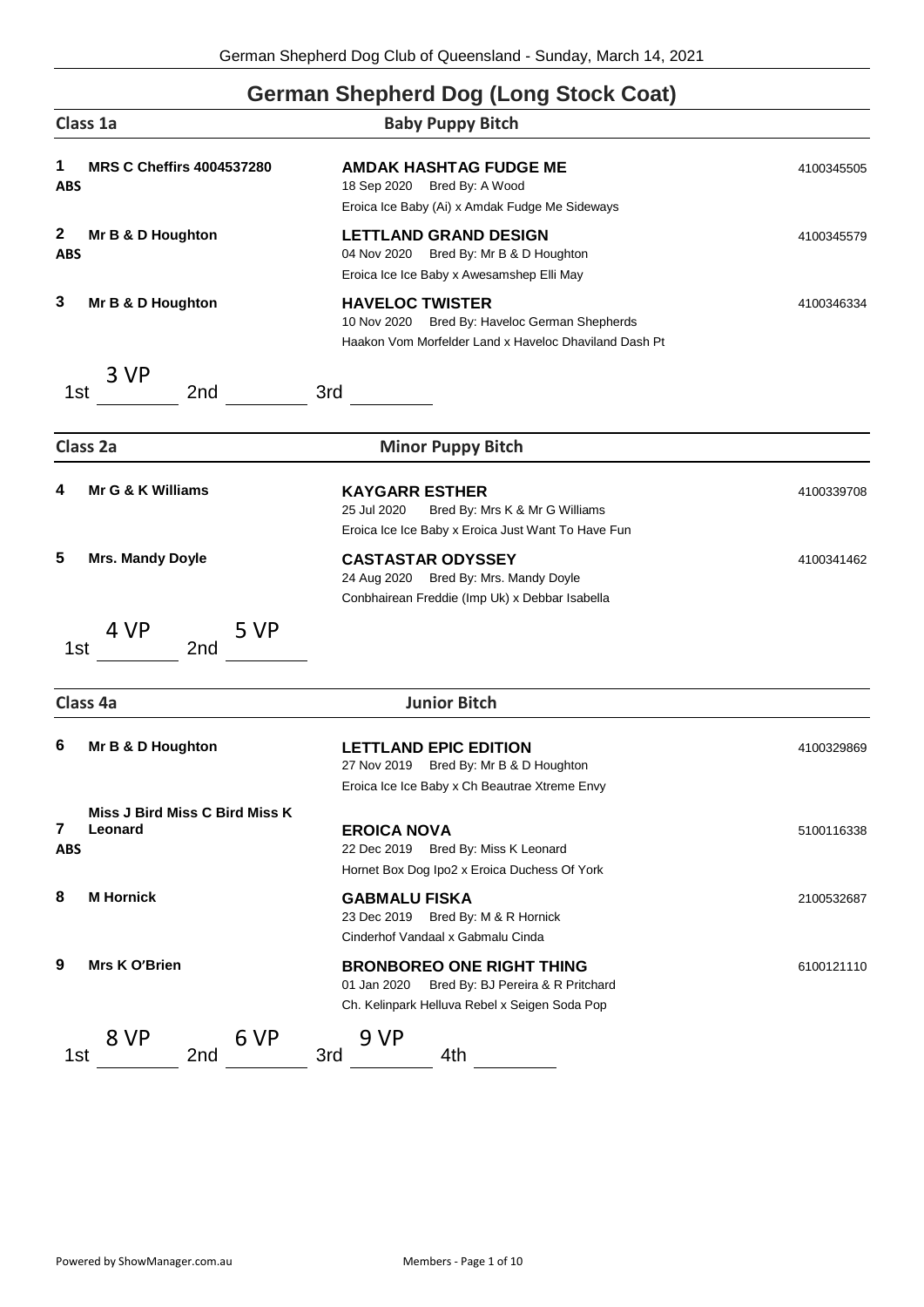| Class 5a                                  | <b>Intermediate Bitch</b>                                                                                                                         |            |
|-------------------------------------------|---------------------------------------------------------------------------------------------------------------------------------------------------|------------|
| Mr G & Mrs R Pritchard<br>10              | <b>KANTENNA APPLAUSE</b><br>Bred By: Kantenna<br>23 Mar 2019<br>Kantenna Alejandro (Ai) x Kantenna Virginina B, Ack                               | 4100319715 |
| 10 <sub>G</sub><br>1st                    |                                                                                                                                                   |            |
| Class 11a                                 | <b>Open Bitch</b>                                                                                                                                 |            |
| C. Shayler/C. Leonard<br>11<br><b>ABS</b> | AUST CH. EROICA DUCHESS OF YORK BSCL1 AZ TD<br>26 Nov 2014<br>Bred By: K Leonard<br>Conbhairean Lauser (Uk) x Aust Ch Narathor Jazz Diva Bscl1 Az | 5100084797 |
| <b>Mrs Chris Cheffirs</b><br>12           | <b>KUIRAU OLIVIA</b><br>21 Dec 2017 Bred By: Mr PG and DM and J Murray<br>Djambo Vom Fichtenschlag x Kuirau Chakira                               | 2100488461 |
| Mrs K Williams & Mrs C Leonard<br>13      | <b>EROICA JUST WANT TO HAVE FUN AI AZ BSC</b><br>03 May 2018 Bred By: Mrs C A E Leonard<br>Willas Vom Aurelisbrandt x Ch Vladimir Glam I Am       | 5100106045 |
| 13 EX<br><b>12 EX</b><br>2nd<br>1st       | 3rd                                                                                                                                               |            |
| 13<br>.                                   | 8                                                                                                                                                 |            |

**Ch Bitch**

**Res**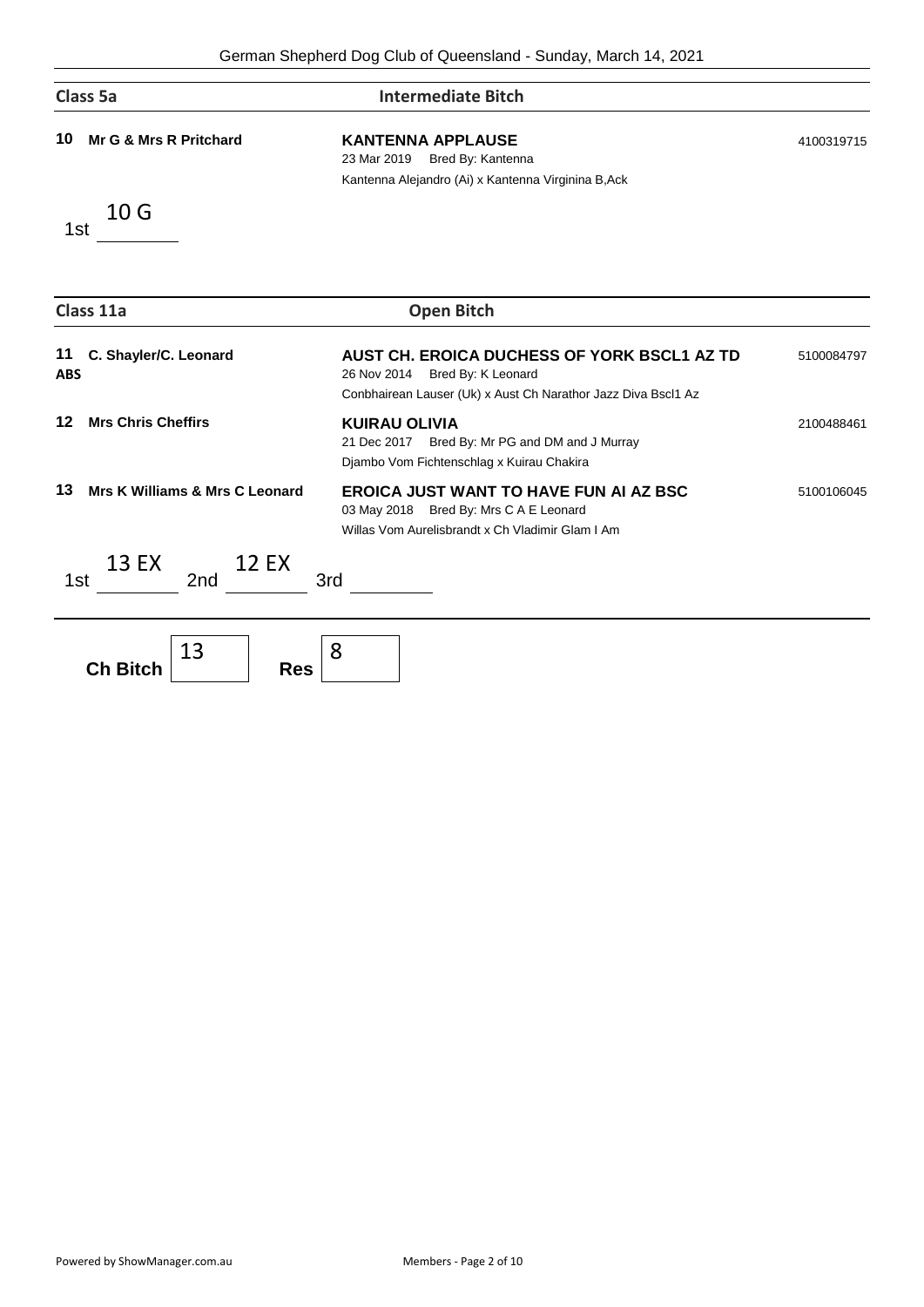| Class 1                         | <b>Baby Puppy Dog</b>                                                                                                   |            |
|---------------------------------|-------------------------------------------------------------------------------------------------------------------------|------------|
| R & M Hornick<br>14             | <b>CINDERHOF RIIGBY</b><br>05 Oct 2020<br>Bred By: J Cathie<br>Chili Della Valcuvia Imp Uk x Vanland Ava                | 2100549973 |
| Mr B & D Houghton<br>15         | <b>LETTLAND HARJU</b><br>12 Nov 2020 Bred By: Mr Ben & D Houghton<br>Wunderstern Elmezzi x Ch. Beautrae Xtreme Envy     | 4100346795 |
| <b>Bronwyn Hurley</b><br>16     | <b>KUIRAU UPTOWN FUNK</b><br>09 Dec 2020 Bred By: P & D Murray<br>Chili Della Valcuvia (Imp Uk) x Kuirau Chakira        | 2100553136 |
| 14<br>16<br>2nd<br>1st          | 15<br>3rd                                                                                                               |            |
| Class <sub>2</sub>              | <b>Minor Puppy Dog</b>                                                                                                  |            |
| 17<br><b>Mrs Chris Cheffirs</b> | <b>SURFIR AYAX</b><br>10 Jul 2020<br>Bred By: Mrs Chris Cheffirs<br>Eroica Ice Ice Baby x Ch Kuirau Olivia              | 4100339219 |
| <b>ABSENT</b><br>1st            |                                                                                                                         |            |
| Class 4                         | <b>Junior Dog</b>                                                                                                       |            |
| 18<br>Mr B & D Houghton         | LETTLAND FLINT (AI) AZ<br>Bred By: Mr B & D Houghton<br>02 Feb 2020<br>Wunderstern Elmezzi x Lettland Althea Bright Sky | 4100333569 |
| 18<br>1st                       |                                                                                                                         |            |
| Class 5                         | <b>Intermediate Dog</b>                                                                                                 |            |
| <b>Lorraine King</b><br>19      | KINGLAND JESTER AZ<br>Bred By: Lorraine King<br>30 Jun 2019<br>*Cinderhof Vandaal Az x Kingland Whole Lotta Kayos Az    | 2100524175 |
| 19<br>1st                       |                                                                                                                         |            |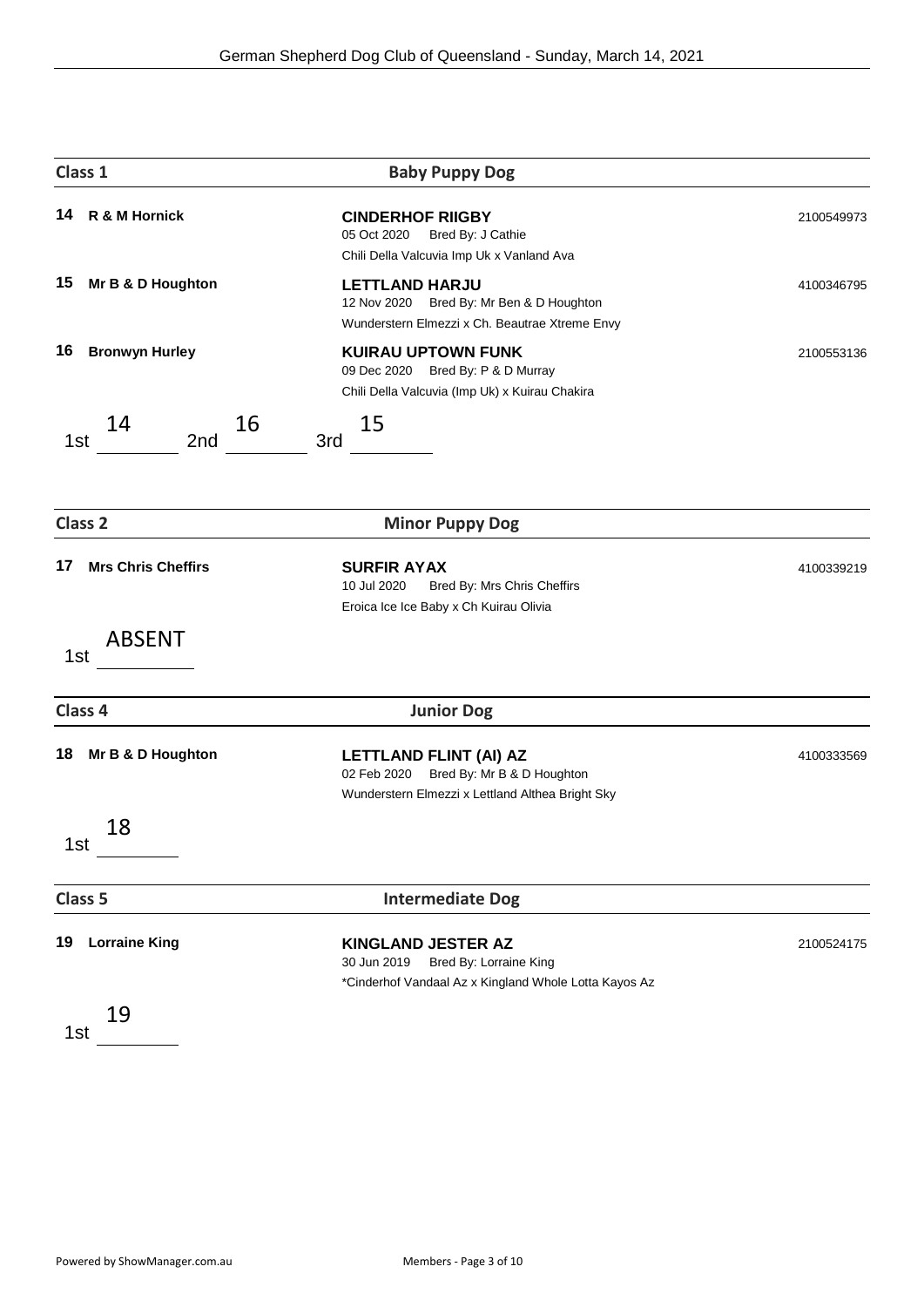| Class 11 |                                | <b>Open Dog</b>                                                                                                                    |            |
|----------|--------------------------------|------------------------------------------------------------------------------------------------------------------------------------|------------|
| 20       | <b>R</b> Hornick               | *CINDERHOF VANDAAL AZ<br>20 May 2017<br>Bred By: L Lynch & J Cathie<br>Conbhairean Freddie x Freemont Hot Stuff                    | 2100478612 |
| 21       | <b>Christina McKenzie</b>      | AUS CH. LAWINE RED BARON A.Z<br>14 Sep 2017 Bred By: Mrs. D. Smith<br>Djambo Vom Fichtenschalg (Imp Deu) x Andacht Gypsy Moth      | 2100483487 |
| 22       | Mrs K Williams & Mrs C Leonard | <b>EROICA ICE ICE BABY AZ BSC</b><br>28 Oct 2017<br>Bred By: Mrs C Leonard<br>Grisu Vom Frankengold Ipo 2 x Ch. Eroica Coco Chanel | 5100102740 |
| 1st      | 20<br>22<br>2nd                | 21<br>3rd                                                                                                                          |            |
|          | 20<br><b>Res</b><br>Ch Dog     | 22                                                                                                                                 |            |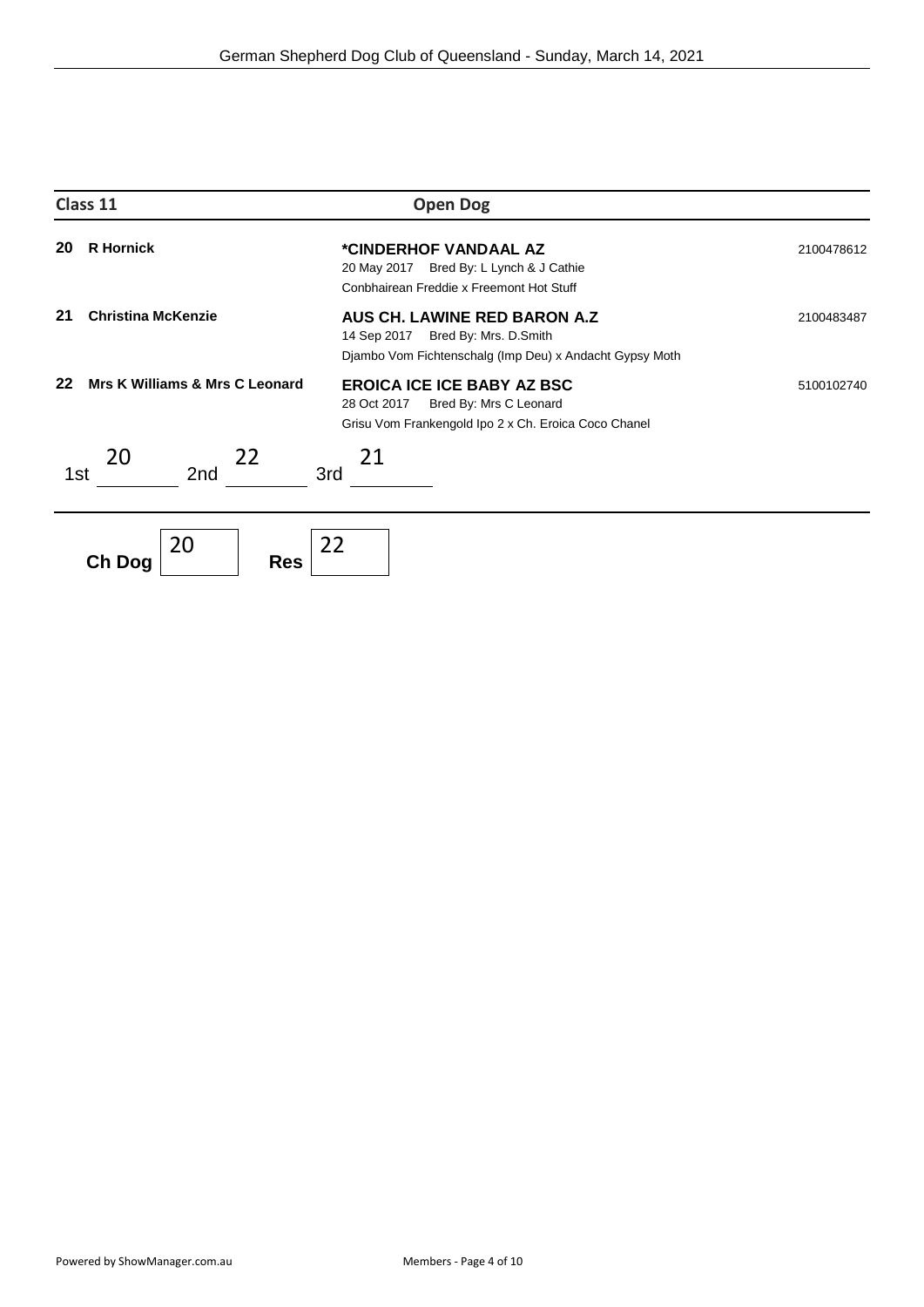|                  |                                                      | <b>German Shepherd Dog</b>                                                                                                                                     |            |
|------------------|------------------------------------------------------|----------------------------------------------------------------------------------------------------------------------------------------------------------------|------------|
|                  | Class 1a                                             | <b>Baby Puppy Bitch</b>                                                                                                                                        |            |
| 23               | <b>Jo Cathie</b>                                     | <b>CINDERHOF ROMAA</b><br>05 Oct 2020<br>Bred By: Miss J Cathie<br>Chili Della Valcuvia x Vanland Ava                                                          | 2100549974 |
| 24               | Mrs. Brenda & Mr. Peter Hersant                      | <b>ASTASIA WHILLO</b><br>26 Oct 2020<br>Bred By: Mrs. B. & Mr. P. Hersant<br>*Xander Vom Grabfeldgau Ipg 2 A Normal Ed Normal(Imp Deu.) x *Astasia Darya A Z   | 4100345663 |
| 25               | F Flower, S Thorp, Gewalt Kennels                    | <b>GEWALT SWEDISH INFLUENCE</b><br>Bred By: Gewalt Kennels<br>13 Nov 2020<br>Gewalt Tennessee Drummer x Olexius Vera (Imp Swe)                                 | 5100121714 |
| 26               | <b>Mrs. Debra Okeefe</b>                             | <b>DEBBAR OPHELIA</b><br>15 Nov 2020 Bred By: Mrs. Debra Okeefe<br>Xander Vom Grabfeldgau (Imp Deu) x Aust Ch.Debbar Hermione 'A"Z'                            | 4100345411 |
| 1st              | 23 VP<br>24 VP<br>2nd                                | 26 VP<br>25 VP<br>3rd<br>4th                                                                                                                                   |            |
|                  | Class 2a                                             | <b>Minor Puppy Bitch</b>                                                                                                                                       |            |
| 27<br>ABS        | <b>KERRIE GRIFFIS</b>                                | <b>BERNLOCH WANDA</b><br>22 Jun 2020<br>Bred By: K Griffis<br>Combhairean Freddie x Bernloch Yoyo                                                              | 2100544551 |
| 28               | <b>Jacqueline Redmond</b>                            | KOMATZU DI VA CHYKA<br>08 Aug 2020 Bred By: KOMATZU KNLS<br>Conbhairean Freddie x Ambala Funky Paris                                                           | 4100340959 |
| 29               | Mrs D O'keefe                                        | <b>CASTASTAR OLEANDER</b><br>24 Aug 2020 Bred By: M Doyle<br>Uk Ch. Conbhairean Freddie (Imp Uk) Ipo2 x Debbar Isabella                                        | 4100341469 |
| 1st              | 29 VP<br>28 VP<br>2nd                                | 3rd                                                                                                                                                            |            |
|                  | Class 3a                                             | <b>Puppy Bitch</b>                                                                                                                                             |            |
| 30<br><b>ABS</b> | Angela Brinkworth                                    | <b>BLUEMAX JUSTRIGHT JANAE</b><br>11 Apr 2020<br>Bred By: Ms A F BRINKWORTH                                                                                    | 4100339128 |
| 31               | Mrs. A Doyle                                         | Xander Vom Grabfeldgau (Impdeu) x Bluemax Salted Pretzel<br><b>CASTASTAR NARIYA</b><br>08 May 2020 Bred By: Mrs. Mandy Doyle                                   | 4100337347 |
| 32<br>ABS        | Ms J Cathie, Mr K and Mrs R Knuckey FREINHAUF LILITH | Xander Vom Grabfeldgau (Imp Deu) x Ch Castastar Evita Et. Hit 'A''z'<br>17 May 2020 Bred By: K, R and C Knuckey<br>Conbhairean Freddie x Freinhauf Firefly Zoe | 6100123470 |
| 1st              | 31 VP<br>2nd                                         | 3rd                                                                                                                                                            |            |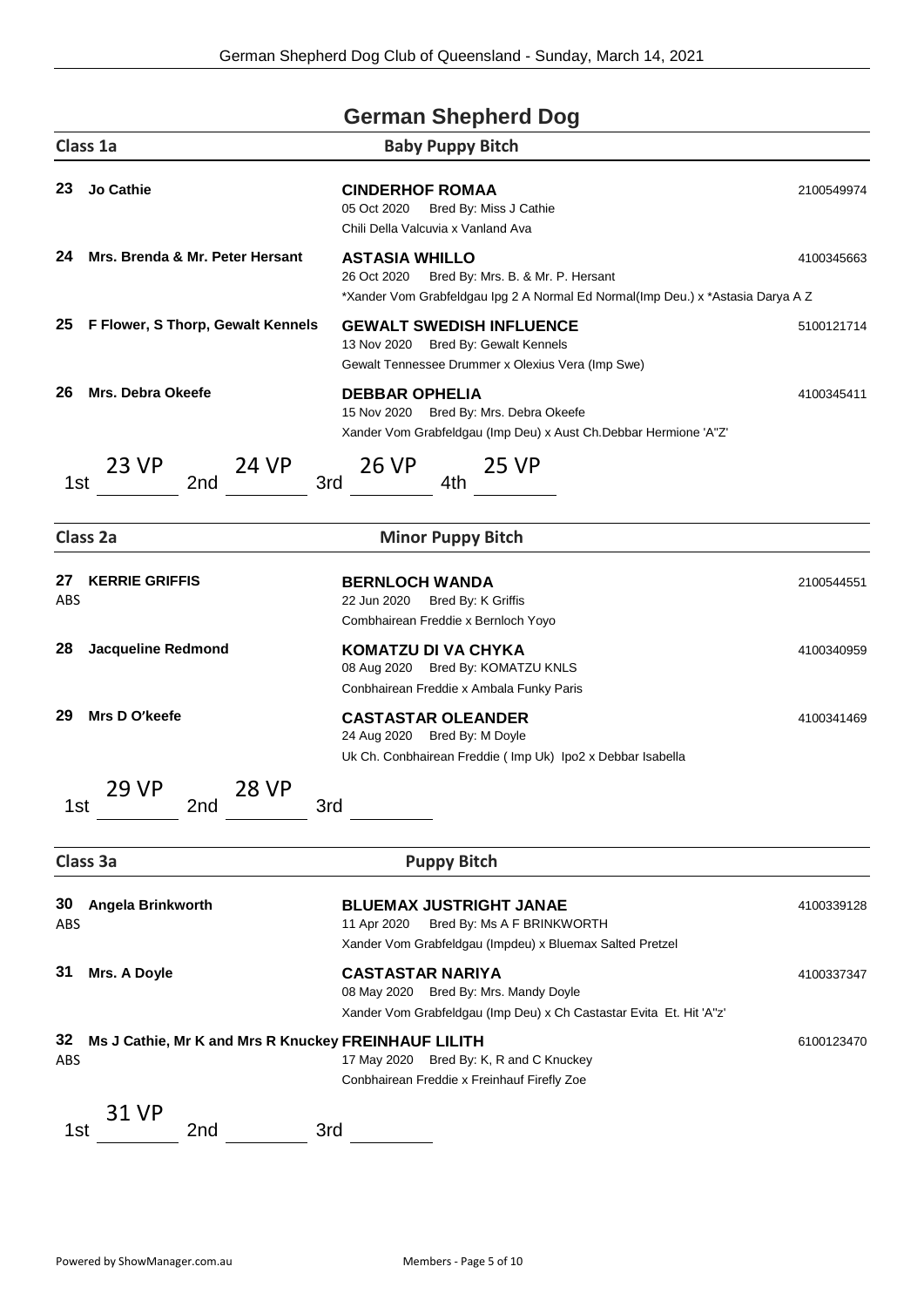|     | Class 4a                       | <b>Junior Bitch</b>                                                                                                                                           |            |
|-----|--------------------------------|---------------------------------------------------------------------------------------------------------------------------------------------------------------|------------|
| 33  | Mr PG & Mrs DM & J Murray      | KUIRAU SIGNORINA LILIANA<br>22 Sep 2019 Bred By: Mr PG & Mrs DM & J Murray<br>* Freinhauf Hannibal "A" "Z" x * Kuirau Jorjie Girl "A" "Z"                     | 2100527150 |
| 34  | <b>Mrs A Doyle</b>             | <b>CASTASTAR LANA 'A"Z'</b><br>27 Sep 2019 Bred By: Mrs. Mandy Doyle<br>Uk Ch Conbhairean Freddie (Imp Uk) Ipo2 x Ch Castastar Alexi Rn. Et. Pt. 'A"z' Bscl.1 | 4100330459 |
| 35  | <b>Mrs D M Francis</b>         | <b>ALEZAN OPALE AZ</b><br>01 Oct 2019<br>Bred By: Ms D Muir& Miss K Muir<br>Turbo Vom Casselswald Ger.Bh.Schh3.Ht (Imp Deu) x Alezan Inca                     | 2100527708 |
| 36  | <b>Miss Alexandra ward</b>     | <b>ALMARJO ANOTHER SHOCK</b><br>14 Jun 2020<br>Bred By: Mr M Yardley<br>Jaci'S Style Einstein (Imp Deu) x Amberg Effie                                        | 4100337683 |
| 1st | 33 VG<br>36 VG<br>2nd          | 35 VG<br>3rd<br>4th                                                                                                                                           |            |
|     | Class 5a                       | <b>Intermediate Bitch</b>                                                                                                                                     |            |
| 37  | <b>KERRIE GRIFFIS</b>          | <b>BERNLOCH REBA</b><br>29 Aug 2018 Bred By: KERRIE GRIFFIS<br>Gerry Vom Shacher x Bernloch Yoyo                                                              | 2100505427 |
| 38  | <b>Jacqueline Redmond</b>      | <b>KOMATZU BACK IN BARACK</b><br>02 Jan 2019<br>Bred By: Mrs. Jackie Redmond<br>Bossface Barack x Ambala Playboy Bunny                                        | 4100315537 |
| 39  | S & B Hurley                   | <b>KOMATZU BURLESQUE A Z BSCL</b><br>02 Jan 2019<br>Bred By: Komatzu Kennels<br>Bossface Barack x Ambala Playboy Bunny                                        | 4100315538 |
| 40  | <b>Lorraine King/Jo Cathie</b> | <b>KINGLAND HARRIET AZ</b><br>24 Mar 2019<br>Bred By: Lorraine King<br>Conbhairean Freddie (Imp Uk) x *Kingland Venice Az                                     | 2100520921 |
| 41  | A.Brinkworth & E&P Neale       | <b>BLUEMAX SALTED PEANUT A Z</b><br>23 Apr 2019 Bred By: Ms A F BRINKWORTH<br>*Bluemax Say Bombs Away (Ai) A Z x *Bluemax Salted Pretzel A Z                  | 4100321638 |
| 42  | Mr G & K Williams              | <b>KAYGARR DIOR AZ</b><br>03 May 2019 Bred By: Mr G & K Williams<br>Conbhairean Karlos (Imp Uk) x Ursa Av Thorarinn (Imp Uk)                                  | 4100320799 |
| 43  | L A Gregor                     | <b>KELINPARK SKITTLE A Z</b><br>Bred By: Lyn Gregor<br>09 Jun 2019<br>*Uk Ch Conbhairean Freddie (Imp Uk) x *Kelinpark Nutella Az                             | 2100521962 |
| 44  | Ms M. Wetzlar                  | <b>KTIQUE ROYALE</b><br>03 Sep 2019 Bred By: Ms M Wetzlar<br>Rudy V Haus Edmond Ger. Ad. Ger. Bh. Ipo L (Imp Swe) x Ch. Freevale Drop Dead Gorgeous           | 4100325625 |
| 1st | 41 VG<br>44 VG<br>2nd          | 43 VG<br>3rd<br>4th<br>5th                                                                                                                                    |            |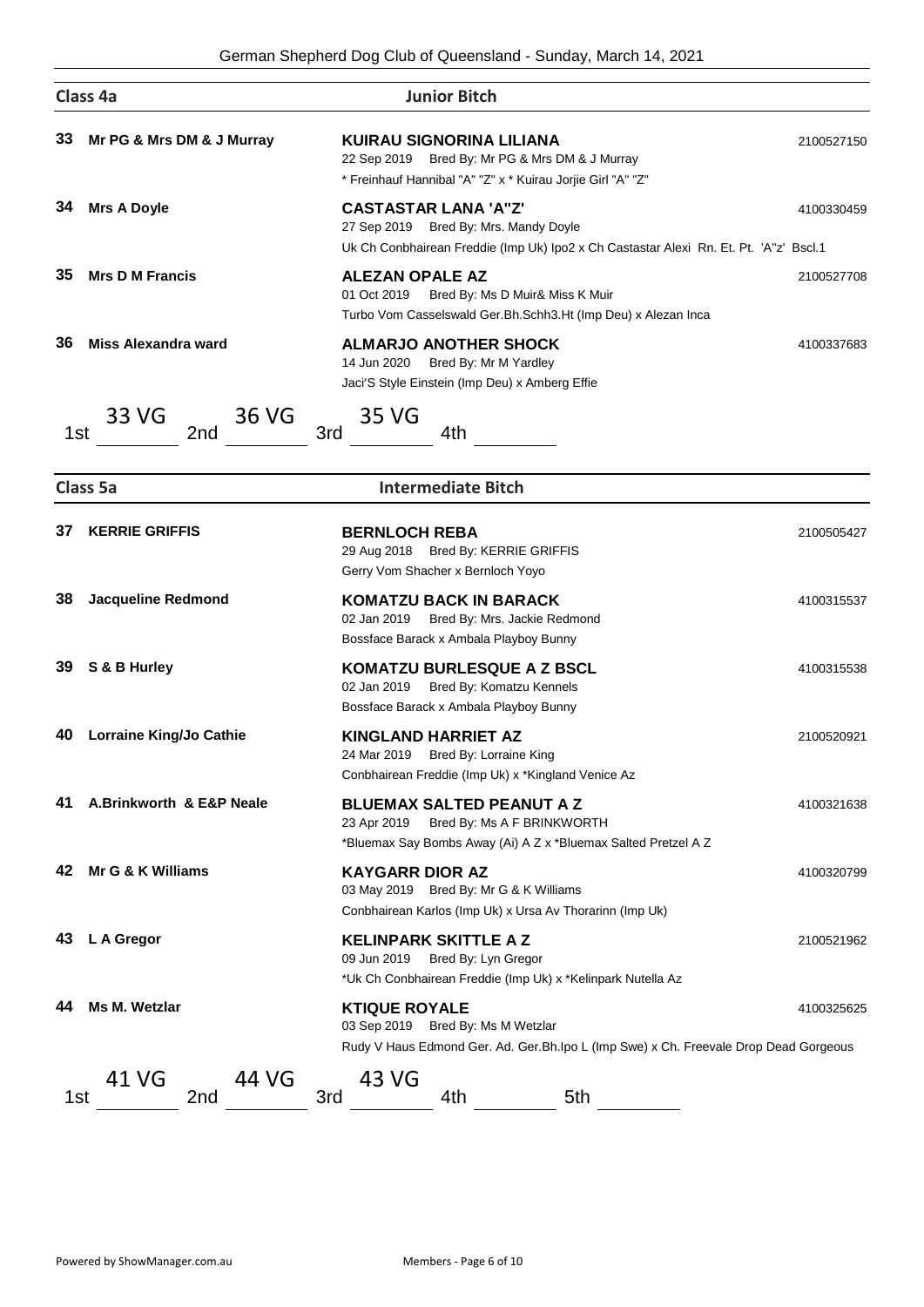German Shepherd Dog Club of Queensland - Sunday, March 14, 2021

|                        | Class 11a                                                        | <b>Open Bitch</b>                                                                                                                                                      |            |
|------------------------|------------------------------------------------------------------|------------------------------------------------------------------------------------------------------------------------------------------------------------------------|------------|
| 45                     | N Dunstone & G Connolly                                          | <b>HAUBERK LOVELY NINA AZ</b><br>03 Jun 2016<br>Bred By: Garry Connolly<br>Giotto Di Fossombrone x Andacht Fifi                                                        | 6100099784 |
| 46                     | J R Carter/ R Knuckey                                            | FREINHAUF FIRE FLY ZOE AZ CL<br>Bred By: Mr K R, Mrs R T & Mr C A Knuckey<br>18 Jun 2016<br>Sensen Mann Yokon (Imp Deu) x Volscaro River Of Champagne                  | 6100100094 |
| 47                     | Mrs. B. & Mr. P. Hersant                                         | *ASTASIA GAMBA A Z<br>11 Aug 2016 Bred By: Mrs. B. & Mr. P. Hersant<br>*Ch. Xaro Von Der Plassenburg A Normal Ed Normal Ipo2 H-Neg. (Imp. Deu.) x *Astasia Tiki A<br>Ζ | 4100279581 |
| 48                     | Mrs D O'keefe                                                    | <b>AUST CH.DEBBAR HERMIONE 'A"Z'</b><br>18 Aug 2017 Bred By: Mrs D Okeefe<br>Pepe Von Der Zenteiche Ipo1 (Imp Deu) x Ch. Debbar Bella Az Bscl1                         | 4100295366 |
| 49                     | <b>K Long</b>                                                    | <b>KARALCIN ATHENA 'A' 'Z'</b><br>05 Mar 2018 Bred By: K Long<br>Ambala On Fire 'A'z' Bscl 1 x Karalcin Chelsea Hit 'A"z' Bscl 1                                       | 4100303876 |
| 50                     | <b>Lorraine King</b>                                             | *KINGLAND FANCY THAT AZ<br>28 Oct 2018<br>Bred By: Lorraine King<br>*Ch Kelinpark Helluva Rebel Ccd Td x Kingland Sambooka Twist Az                                    | 2100511020 |
| 51                     | L. Lynch, J. Cathie, P., D.& J. Murray                           | * STOBAR GHANAA "A" "Z"<br>24 Nov 2018 Bred By: Stobar Kennels<br>U.K. Ch. Conbhairean Freddie (Imp Uk) x Stobar Carlotte                                              | 3100383610 |
| 1st<br>6 <sup>th</sup> | 47<br>51<br>3rd<br>2 <sub>nd</sub><br>49<br><b>ALL EXCELLENT</b> | 46<br>45<br>50<br>4th<br>5th                                                                                                                                           |            |
|                        | 47<br><b>Ch Bitch</b><br><b>Res</b>                              | 51                                                                                                                                                                     |            |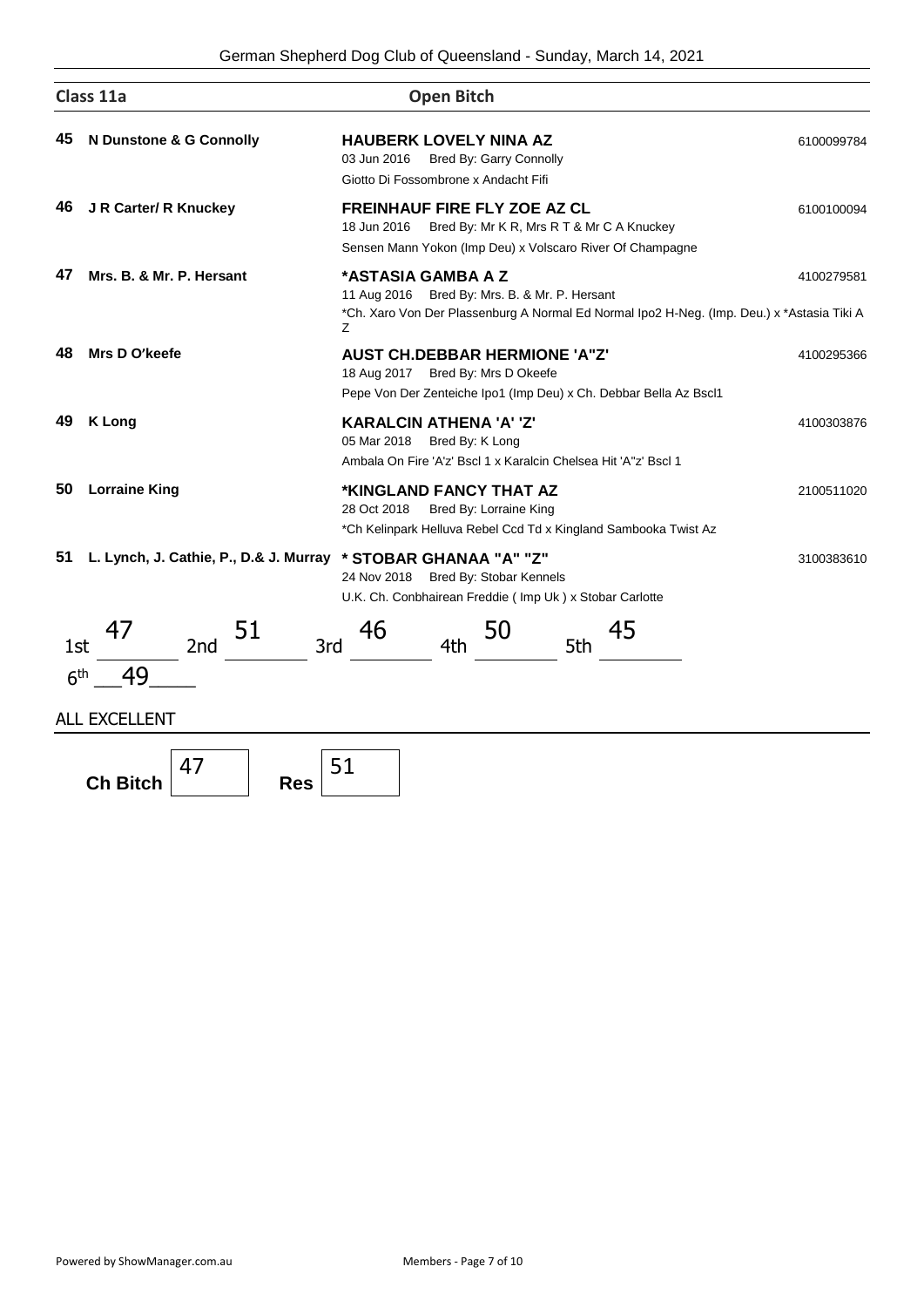| Class 1            |                                            | <b>Baby Puppy Dog</b>                                                                                                                                           |            |
|--------------------|--------------------------------------------|-----------------------------------------------------------------------------------------------------------------------------------------------------------------|------------|
| 52                 | Mr John P Hugo                             | <b>CINDERHOF RAFFAA</b><br>05 Oct 2020<br>Bred By: Miss J Cathie<br>Chili Della Valcuvia x Vanland Ava                                                          | 2100549970 |
| 53                 | <b>Terri Gumpert</b>                       | <b>CINDERHOF ROMEO</b><br>05 Oct 2020<br>Bred By: Miss J Cathie<br>Chili Della Valcuvia (Imp Uk) x Vanland Ava                                                  | 2100549971 |
| 54                 | Mrs. Brenda & Mr. Peter Hersant<br>W/DRAWN | <b>ASTASIA WARNER</b><br>26 Oct 2020<br>Bred By: Mrs. B. & Mr. P. Hersant<br>*Xander Vom Grabfeldgau Ipg 2 A Normal Ed Normal(Imp Deu.) x *Astasia Darya A Z    | 4100345660 |
| 55<br>ABS          | Mrs. Brenda & Mr. Peter Hersant            | <b>ASTASIA WILL I AM</b><br>26 Oct 2020<br>Bred By: Mrs. B. & Mr. P. Hersant<br>*Xander Vom Grabfeldgau Ipg 2 A Normal Ed Normal(Imp Deu.) x *Astasia Darya A Z | 4100345661 |
| 56                 | L A Gregor                                 | <b>KELINPARK U ARE MAVERICK</b><br>04 Dec 2020 Bred By: L A Gregor<br>*Chili Della Valcuvia (Imp Uk) x *Kelinpark Nutella Az                                    | 2100553929 |
| 1st                | 52 VP<br>56 VP<br>2nd                      | 53 VP<br>3rd<br>4th<br>5th                                                                                                                                      |            |
| Class <sub>2</sub> |                                            | <b>Minor Puppy Dog</b>                                                                                                                                          |            |
| 57<br>ABS          | <b>KERRIE GRIFFIS</b>                      | <b>BERNLOCH WALDO</b><br>22 Jun 2020<br>Bred By: KERRIE GRIFFIS<br>Combhairean Freddie x Bernloch Yoyo                                                          | 2100544550 |
| 58                 | <b>Lorraine King</b>                       | <b>KINGLAND LONE RANGER</b><br>07 Aug 2020 Bred By: Lorraine King<br>*Karabach Perfect Storm Az x Cinderhof Charlii Az                                          | 2100549998 |
| 1st                | 58 VP<br>2nd                               |                                                                                                                                                                 |            |
| Class 4            |                                            | <b>Junior Dog</b>                                                                                                                                               |            |
| 59                 | F Flower, K & S Maresh                     | <b>INEFFABLE BOILINPOINT A Z</b><br>Bred By: Mr. K and S Maresh<br>01 Oct 2019<br>Calle Vom Westervenn x *Ch. Rhosyn New Plaything A Z Bscl.1                   | 4100327371 |
| 60                 | <b>K</b> and S Maresh                      | <b>INEFFABLE BEG TO DIFFA</b><br>01 Oct 2019<br>Bred By: Ineffable Kennels<br>Calle Vom Westervenn (Imp Deu) x *Ch Rhosyn New Plaything A Z Bscl1               | 4100327368 |
| 1st                | 60 VP<br>59 VP<br>2nd                      |                                                                                                                                                                 |            |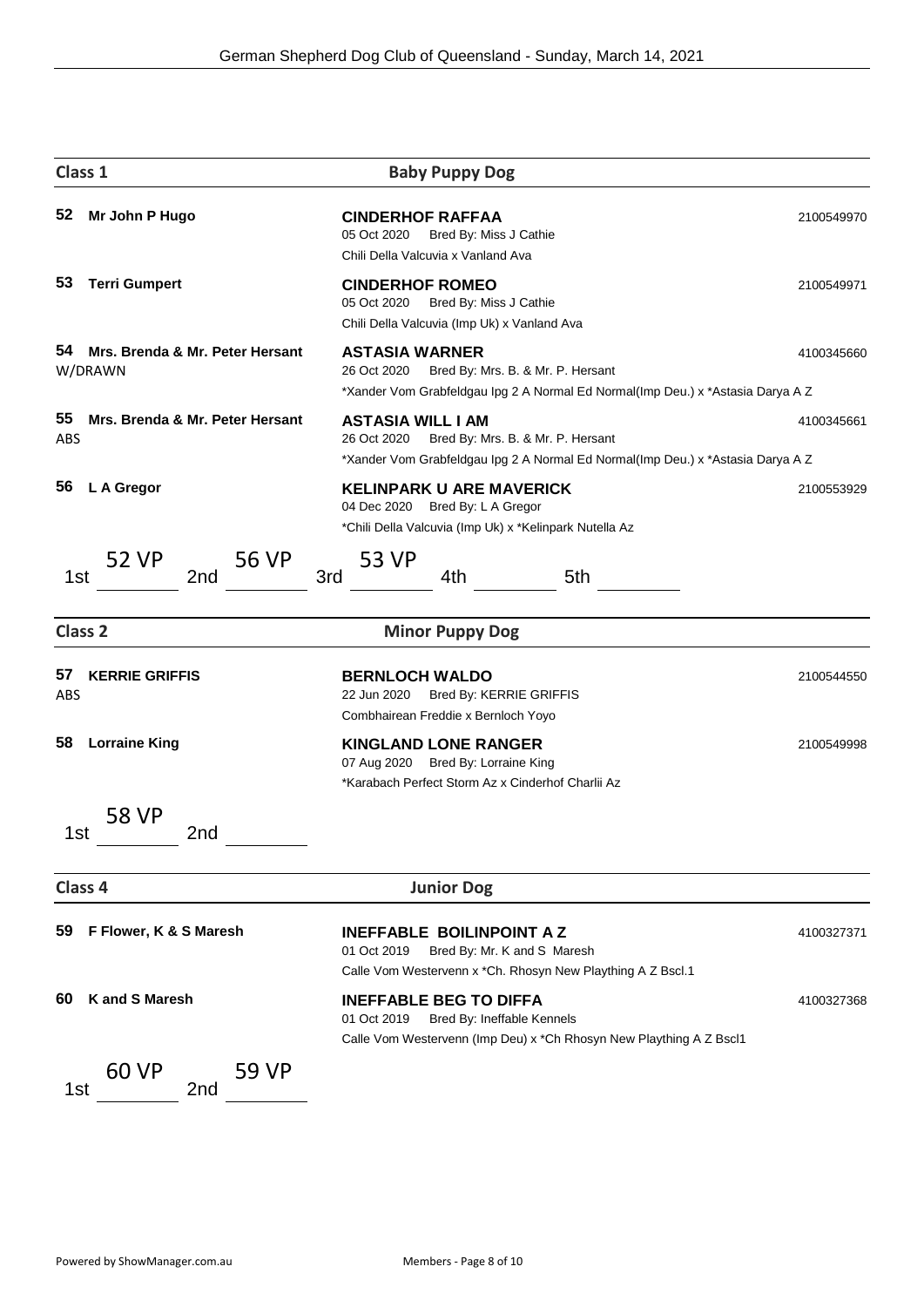|                  | Class <sub>5</sub>                 | <b>Intermediate Dog</b>                                                                                                                                                               |                  |
|------------------|------------------------------------|---------------------------------------------------------------------------------------------------------------------------------------------------------------------------------------|------------------|
| 61               | Mr C Long & Ms C Hastings          | <b>BLUEMAX GUNNER</b><br>21 Feb 2019 Bred By: Ms A F BRINKWORTH<br>*Bluemax Say Bombs Away (Ai) A Z x Kaygarr Afina                                                                   | 4100322054       |
| 62               | <b>Mrs A Drinkwater</b>            | <b>ASTASIA PACCO</b><br>20 Apr 2019<br>Bred By: Mrs B & Mr P Hersant<br>Conbhairean Karlos (Imp Uk) x Astasia Gambia                                                                  | 4100321048       |
| 1st              | 62 VG<br>61 VG<br>2nd              |                                                                                                                                                                                       |                  |
|                  | Class 11                           | <b>Open Dog</b>                                                                                                                                                                       |                  |
| 63               | B. Hersant, R. Jones and S. Lynch. | *CONBHAIREAN KARLOS A NN ED NORMAL IPO2 H-<br>NEG (IMP. UK)<br>07 Mar 2014 Bred By: Mrs. Heather MacDonald<br>*Djambo Vom Fichtenschlag A Ed Ipo3 x *Conbhairean Quella A Ed Sch. Hii | AR02244101       |
| 64<br><b>ABS</b> | <b>Ms S L Thorp</b>                | * RUDY VON HAUS EDMOND<br>24 Mar 2015<br>Bred By: Von haus Edmond<br>Vaiko Vom Suentelstein x Inga Von Haus Edmond                                                                    | COR A 28172 - 15 |
| 65<br><b>ABS</b> | <b>Kylie ZImmerle</b>              | <b>CASTASTAR GRINGO "A""Z"</b><br>28 Dec 2016 Bred By: Mandy Doyle<br>Toby Von Der Plassenburg x Castastar Alexi                                                                      | 4100285015       |
| 66<br>ABS        | <b>Muril Lewin</b>                 | <b>CH.DEBBAR ICARUS</b><br>02 Nov 2017 Bred By: Mrs D.A. O'Keefe<br>Ch Castastar Eragon x Debbar Dj Vu                                                                                | 4100298740       |
| 67               | <b>J R Carter</b>                  | <b>KARABACH PERFECT STORM AZ</b><br>16 Jan 2018<br>Bred By: J R Carter<br>Ch. Conbhairean Freddie (Imp Uk) x Sadria Tillys Pepper                                                     | 3100370413       |
| 1st              | 63 EX<br>67 EX<br>3rd<br>2nd       | 4th<br>5th                                                                                                                                                                            |                  |
|                  | 63                                 | 67                                                                                                                                                                                    |                  |

**Ch Dog**

**Res**